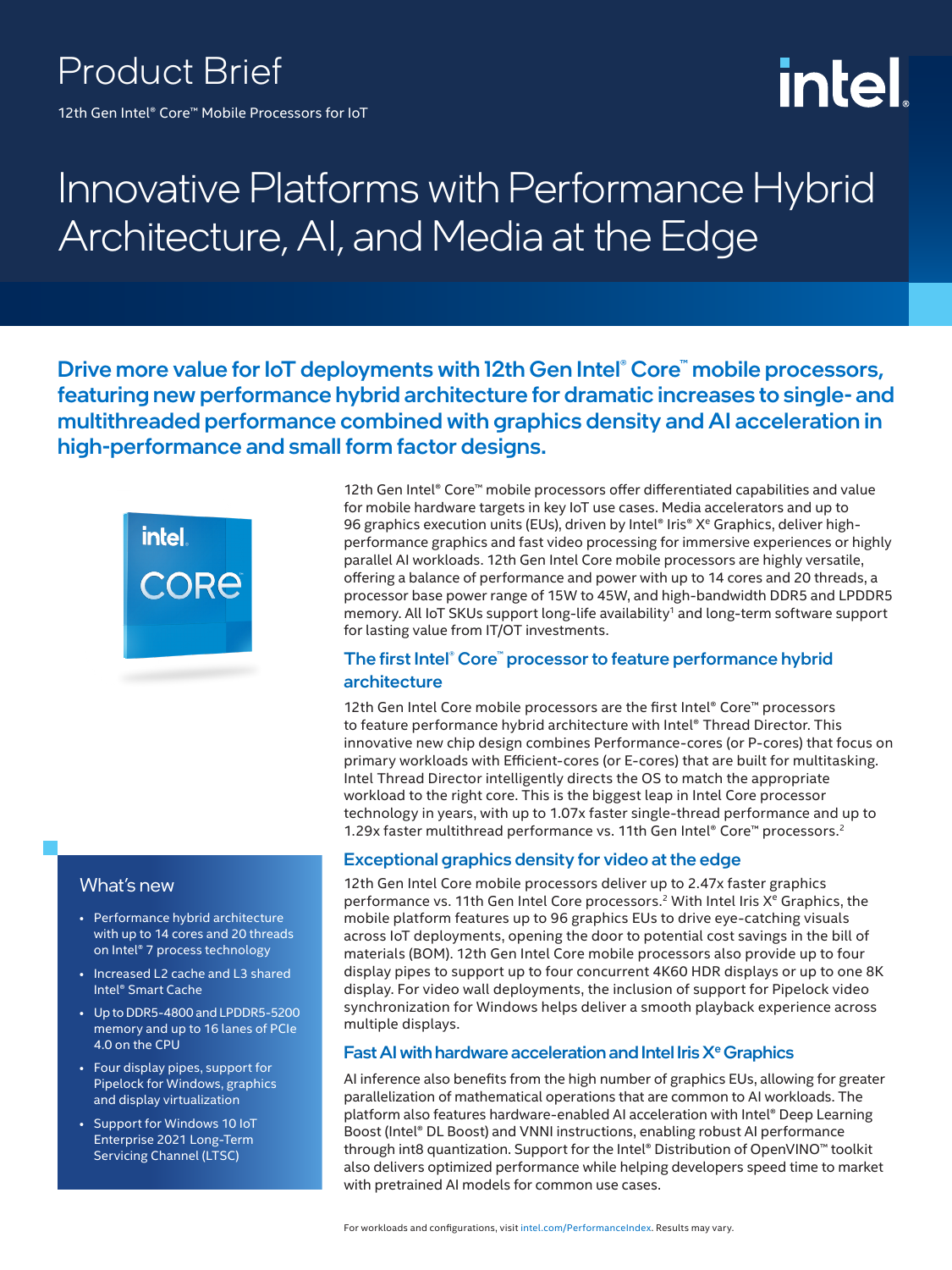

#### For workloads and configurations, visit i[ntel.com/PerformanceIndex.](http://www.Intel.com/PerformanceIndex) Results may vary.

#### Small footprint with durability built in

12th Gen Intel Core mobile processors feature a soldereddown BGA package in a low z-height package that contributes to device durability and form factor flexibility. Deployments are inherently resistant to shock and vibration, and these processors are well suited for spaceconstrained IoT applications.

#### More connectivity and DDR5/LPDDR5 memory

Up to 16 lanes of PCIe 4.0 provide a fast data pipeline directly to the CPU for accelerators and expansion

cards. The high memory bandwidth of DDR5-4800 and LPDDR5-5200 enables IoT deployments to move a high volume of data fast, so solution providers can run more simultaneous applications on fewer devices.

#### Easier manageability for long-term deployments

12th Gen Intel Core mobile processors bring support for Windows 10 IoT Enterprise 2021 LTSC and longterm Linux kernel, providing a stable, prolonged period between OS update cycles to ensure consistent performance for devices in the field.

# Key features

#### **Performance**

- Intel® 7 process technology
- Up to 14 cores, up to 20 threads in IoT SKUs
- Up to 24 MB Intel® Smart Cache
- Processor base power range of 15W to 45W

#### Intel Iris X<sup>e</sup> Graphics

- $\bullet$  Intel Iris  $X^e$  Graphics with up to 96 execution units (EUs)
- HDMI 2.1 (with LSPSON) and support for up to four concurrent displays at up to 4K60 HDR resolution or one display at 8K resolution
- Up to two video decode boxes (VDboxes), support for up to 48 simultaneous 1080p input streams
- Pipelock video synchronization for Windows, graphics and display virtualization

#### Accelerated AI

- High graphics EU count (up to 96) for highly parallel AI workload processing in applications like medical imaging and network video recorders (NVRs)
- Intel DL Boost with VNNI instructions on the CPU and DP4a (int8) instructions on the GPU to accelerate AI inferencing workloads with the Intel Distribution of OpenVINO toolkit

#### Memory and I/O

- Up to DDR5-4800; LP5-5200 (2R); and up to DDR4-3200, LP4x-4267 memory
- Up to 16 lanes PCIe 4.0 on the CPU
- Up to 12 lanes PCIe 3.0 on the PCH

#### Security and manageability

- Intel vPro® platform eligible on select SKUs
- Intel® Converged Security and Management Engine version 16

#### Flexible deployments

- Soldered-down BGA package built for low z-height package and mechanical integrity in compact IoT applications
- Long-life availability<sup>1</sup> to support ongoing validation and certification in key markets

#### **Software**

- Windows 10 IoT Enterprise 2021 LTSC
- Yocto Project Linux
- Celadon (Android) in VM (community support)
- KVM and ACRN (community support)
- UEFI, Slim Bootloader
- Software development kits

#### **Connectivity**

- Thunderbolt™ 4 or USB 4
- Integrated 1GbE port, 2.5GbE discrete LAN
- Support for discrete Intel® Wi-Fi 6E/Bluetooth 5.2 (Intel® AX 210) and Integrated Intel® Wi-Fi 5/Bluetooth 5.1 (Intel® Wireless-AC 9560) with embedded-use conditions
- Intel 5G platform based on Intel's host modem SW and M.2 module from Fibocom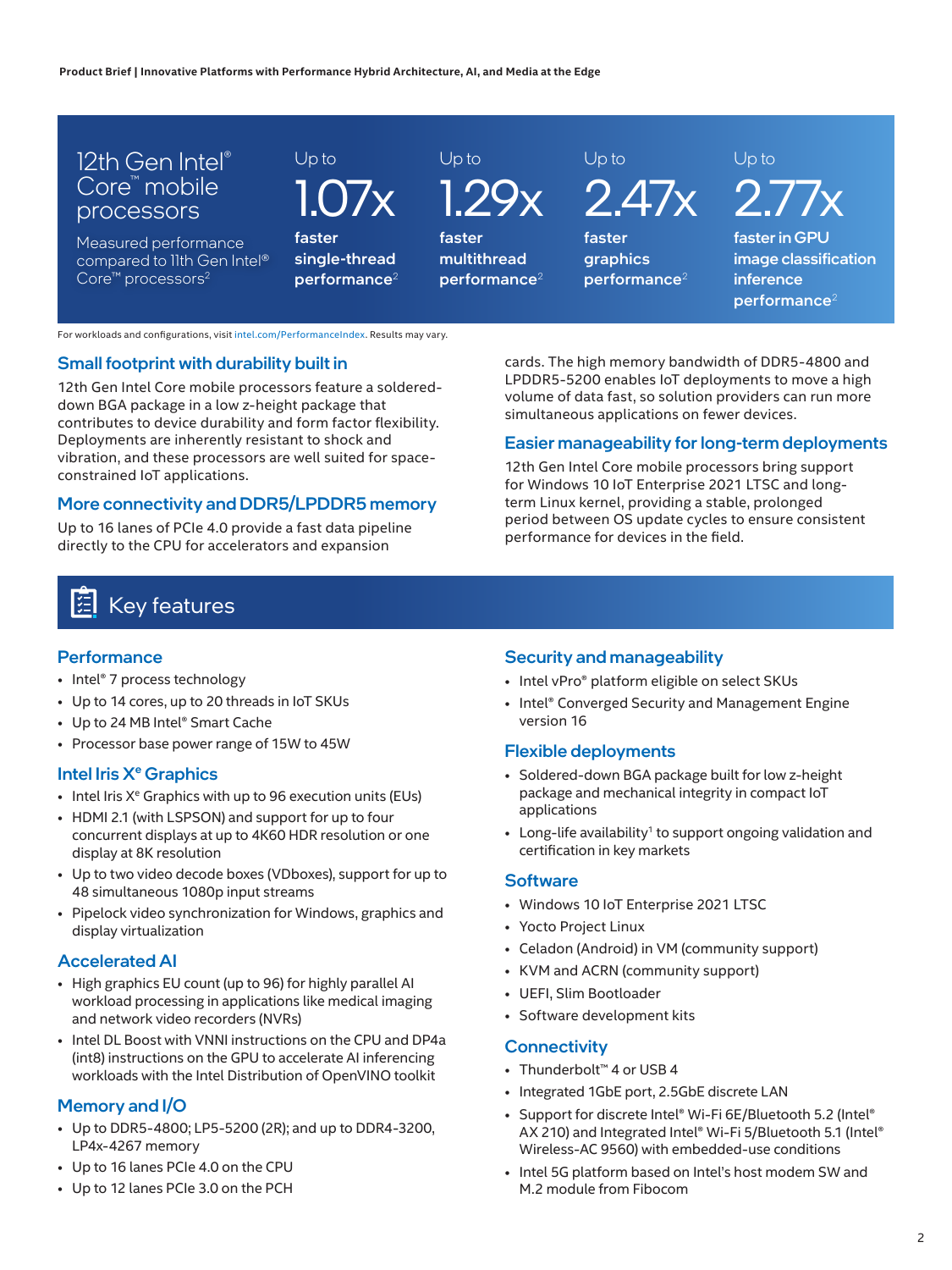## Use cases

#### Retail, banking, hospitality, and education: Consolidate workloads on converged infrastructure

**Applications:** Small-format retail for POS, digital security, digital signage, and video walls

- Up to 96 graphics execution units provide improved graphics rendering for rich immersive visuals or AI enablement for accelerated inference in machine vision deployments.
- Four display pipes allow customers to build video walls of 2x2 displays at 4K/60 fps or up to four discrete digital signs or menu boards. Pipelock support on Windows helps ensure a smooth video wall experience across synchronized screens.
- Up to 8K resolution for high-end displays in signage and kiosk applications.
- More cores and more threads combined with efficient 15W to 45W processor base power for sleek form factor point of sale.

#### Healthcare: Fast data processing and hardwareenabled AI to support medical imaging

**Applications:** Ultrasound imaging, medical carts, endoscopy, clinical devices

- Improved graphics performance and up to DDR5/LP5 memory with up to 16 lanes of PCIe 4.0 directly to the CPU contribute to fast data bandwidth to support medical imaging in ultrasound scans.
- Intel DL Boost accelerates inference for AI-enabled medical advances.
- Long-life availability<sup>1</sup> helps medical systems leverage the most out of lengthy certification cycles common in medical device development.

#### Industrial manufacturing: Rugged, small form factor platforms to support machine vision

**Applications:** Assembly line verification, defect detection, human-machine interfaces (HMIs)

- Higher core count, up to 96 graphics execution units, and Intel DL Boost (VNNI and DP4a) help improve workload convergence and machine vision applications on the factory floor.
- Low z-height package and a soldered-down BGA package contribute to higher mechanical integrity in industrial environments with high levels of vibration and shock.
- Low power consumption offers more configuration flexibility in HMI and embedded PC systems.
- Rich I/O allows for more peripherals and expansion on a single platform for low total cost of ownership (TCO).

#### Video: Incredible density for AI and graphics/ video processing in compact form factors

**Applications:** AI video at the edge across verticals, including network video recorders (NVRs), healthcare, manufacturing, retail, and smart city

- More cores, more graphics execution units, and up to DDR5/ LP5 memory bandwidth enable faster object detection and recognition across simultaneous video streams.
- Hardware-enabled AI acceleration improves the performance of network video recorders with onboard AI inferencing and analytics.
- Low z-height package allows for compact form factors for video analytics in smart city and smart building deployments with restricted footprints (for example, traffic lights or signposts).

## Processor lineup

| Processor                                                       | Processor<br>Cores | of<br>P-cores E-cores | of | Number Number Number<br>of<br>Threads | <b>Intel<sup>®</sup></b><br><b>Smart</b><br>Cache<br>(L3) | Max Turbo<br>Freq (GHz) <sup>^</sup> |                        | <b>Processor Base</b><br>Frequency (GHz) |        | Graphics<br>Max Freq | Intel <sup>®</sup><br>Platform                            |                   | Version and Type of<br>Firmware Support | Processor                            | Number of                | Video<br>Decode <sup>y</sup> | Total<br><b>PCIe</b> | Max                              | Max                       | Processor<br><b>Base</b> |
|-----------------------------------------------------------------|--------------------|-----------------------|----|---------------------------------------|-----------------------------------------------------------|--------------------------------------|------------------------|------------------------------------------|--------|----------------------|-----------------------------------------------------------|-------------------|-----------------------------------------|--------------------------------------|--------------------------|------------------------------|----------------------|----------------------------------|---------------------------|--------------------------|
| Number                                                          |                    |                       |    |                                       |                                                           |                                      | $P\text{-core}$ E-core | P-core                                   | E-core | (GHz)                | Intel vPro <sup>®</sup><br><b>Enterprise</b> <sup>B</sup> | <b>ME16</b>       | <b>ME16</b>                             | Graphics                             | Execution<br>Units (EUs) | <b>Boxes</b>                 | Lanes                | Memory<br>Speed                  | <b>Memory</b><br>Capacity | Power<br>(W)             |
| Intel <sup>®</sup> Core <sup>™</sup><br>i7-12800HE<br>processor | 14                 | 6                     | 8  | 20                                    | <b>24 MB</b>                                              | Up to<br>4.6                         | Up to<br>3.5           | 2.4<br>(@45W)<br>1.6<br>(@35W)           | 1.8    | 1.35                 | Yes                                                       | Corp              | Consumer                                | <b>Intel<sup>®</sup></b><br>Iris® Xe | 96                       | $\overline{2}$               |                      | DDR5-<br>4800                    |                           | 45W<br>(Base             |
| Intel <sup>®</sup> Core <sup>™</sup><br>i5-12600HE<br>processor | 12                 | 4                     | 8  | 16                                    | <b>18 MB</b>                                              | Up to<br>4.5                         | Up to<br>3.3           | 2.5<br>(Q45W)<br>1.7<br>(Q035W)          | 1.8    | 1.3                  | <b>Yes</b>                                                | Corp              | Consumer                                | Graphics <sup>D</sup>                | 80                       | $\overline{2}$               | 16<br>(CPU)<br>12    | LPDDR5-<br>5200<br>DDR4-<br>3200 | 64 GB                     | power)<br>35W<br>(Min    |
| Intel <sup>®</sup> Core <sup>™</sup><br>i3-12300HE<br>processor | 8                  | 4                     | 4  | 12                                    | <b>12 MB</b>                                              | Up to<br>4.3                         | Up to<br>3.3           | 1.9<br>(@45W)<br>1.1<br>(@35W)           | 1.5    | 1.15                 | No                                                        | Corp <sup>c</sup> | Consumer                                | Intel <sup>®</sup> UHD<br>Graphics   | 48                       |                              | (PCH)                | LPDDR4x-<br>4267                 |                           | assured<br>power)        |

#### 12th Gen Intel® Core™ processors (H-series 45W)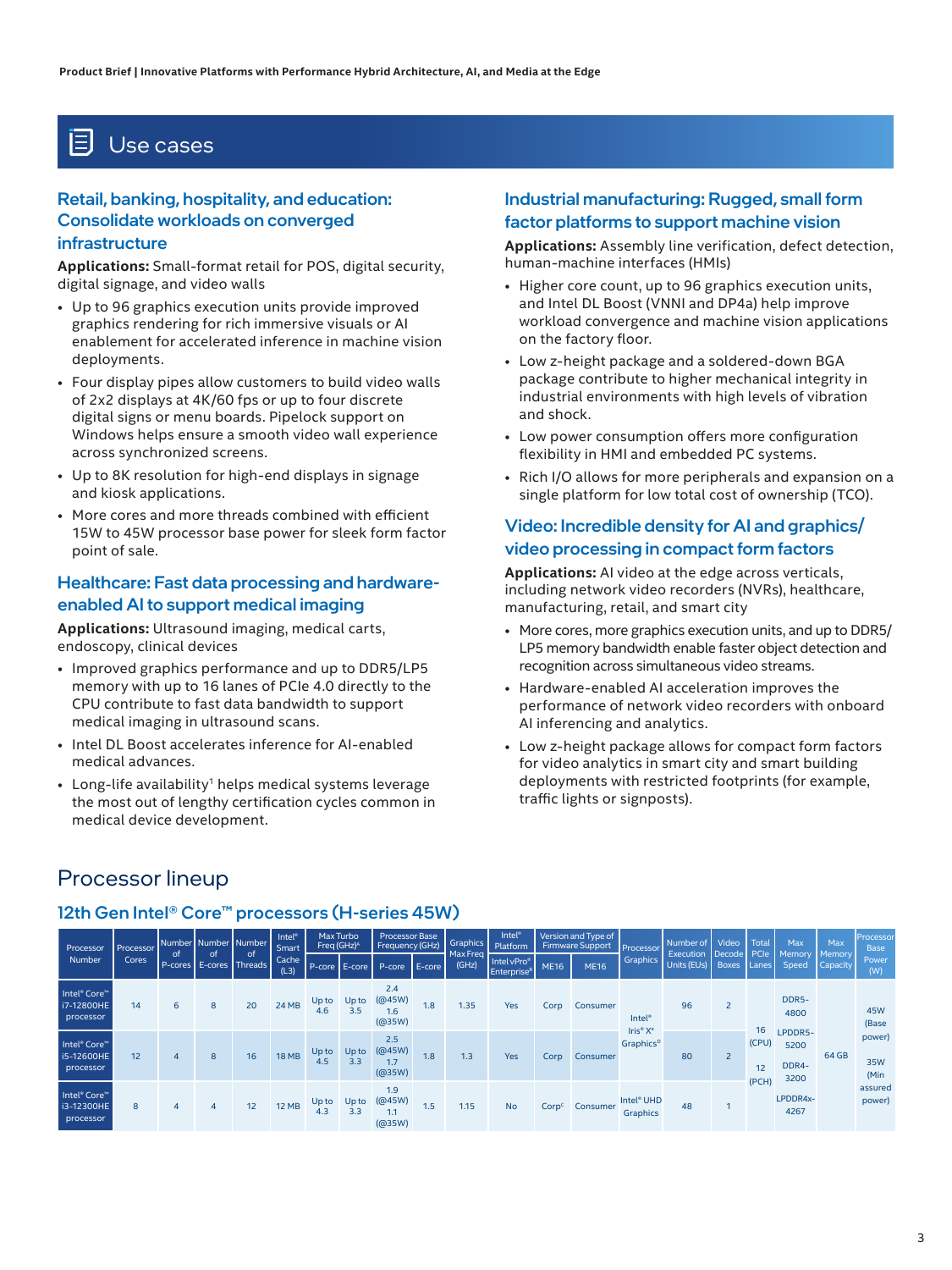#### 12th Gen Intel® Core™ processors (P-series 28W)

| Processor                                          | <b>Processor</b> |    | 0f           | Number Number Number<br>of<br>P-cores E-cores Threads | <b>Intel<sup>®</sup></b><br>Smart | Max Turbo<br>Freq (GHz) <sup>A</sup> |               | <b>Processor Base</b><br>Frequency (GHz)     |        | Graphics<br>Max Freq | Intel <sup>®</sup><br>Platform                            |                   | Version and Type of<br>Firmware Support<br>Processor |                                                              | Number of Video                            |                | <b>Total</b> | Max                              | Max      | Processon<br><b>Base</b>                    |
|----------------------------------------------------|------------------|----|--------------|-------------------------------------------------------|-----------------------------------|--------------------------------------|---------------|----------------------------------------------|--------|----------------------|-----------------------------------------------------------|-------------------|------------------------------------------------------|--------------------------------------------------------------|--------------------------------------------|----------------|--------------|----------------------------------|----------|---------------------------------------------|
| Number                                             | Cores            | of |              |                                                       | Cache<br>(L3)                     |                                      | P-core E-core | P-core                                       | E-core | (GHz)                | Intel vPro <sup>®</sup><br><b>Enterprise</b> <sup>B</sup> | <b>ME16</b>       | <b>ME16</b>                                          | Graphics                                                     | Execution Decode PCIe<br>Units (EUs) Boxes |                | Lanes        | Memory Memory<br>Speed           | Capacity | Power<br>(W)                                |
| Intel <sup>®</sup> Core™<br>i7-1270PE<br>processor | 12               | 4  | 8            | 16                                                    | <b>18 MB</b>                      | 4.5                                  | 3.3           | $1.9$ (@35W)<br>$1.8$ (@28W)<br>$1.2$ (@20W) | 1.2    | 1.35                 | Yes                                                       | Corp              | Consumer                                             | <b>Intel<sup>®</sup></b><br>Iris <sup>®</sup> X <sup>e</sup> | 96                                         | $\overline{2}$ | 8            | DDR5-<br>4800                    |          | 35W (Max<br>assured<br>power)               |
| Intel <sup>®</sup> Core™<br>i5-1250PE<br>processor | 12               | 4  | $\mathbf{8}$ | 16                                                    | <b>12 MB</b>                      | 4.4                                  | 3.2           | $1.8$ (@35W)<br>1.7(@28W)<br>1.1 (@20W)      | 1.2    | 1.3                  | Yes                                                       | Corp              | Consumer                                             | Graphics <sup>D</sup>                                        | 80                                         | $\overline{2}$ | (CPU)<br>12  | LPDDR5-<br>5200<br>DDR4-<br>3200 | 64 GB    | <b>28W</b><br>(Base<br>power)<br><b>20W</b> |
| Intel <sup>®</sup> Core™<br>i3-1220PE<br>processor | 8                | 4  |              | 12                                                    | <b>12 MB</b>                      | 4.2                                  | 3.1           | 1.7(@35W)<br>1.5 (@28W)<br>1.0(@20W)         | 1.1    | 1.25                 | <b>No</b>                                                 | Corp <sup>c</sup> | Consumer                                             | Intel <sup>®</sup> UHD<br>Graphics                           | 48                                         |                | (PCH)        | LPDDR4x-<br>4267                 |          | (Min<br>assured<br>power)                   |

#### 12th Gen Intel® Core™ Processors (U-series 15W)

| <b>Processor</b>                                               | Number Number Number<br>Processor<br>of |                | of             |                               | Intel <sup>®</sup><br>Smart | Max Turbo<br>Freq (GHz) <sup>A</sup> |               | <b>Processor Base</b><br>Frequency (GHz)   |        | <b>Graphics</b> | Intel <sup>®</sup><br>Platform<br>Max Freq               |                   | Version and Type of<br>Firmware Support<br>Processor |                                                              | Number of Video                              |                | Total<br>PCIe              | Max<br>Memory                    | Max<br>Memory | Processor<br><b>Base</b>                  |            |
|----------------------------------------------------------------|-----------------------------------------|----------------|----------------|-------------------------------|-----------------------------|--------------------------------------|---------------|--------------------------------------------|--------|-----------------|----------------------------------------------------------|-------------------|------------------------------------------------------|--------------------------------------------------------------|----------------------------------------------|----------------|----------------------------|----------------------------------|---------------|-------------------------------------------|------------|
| Number                                                         | Cores                                   |                |                | of<br>P-cores E-cores Threads | Cache<br>(L3)               |                                      | P-core E-core | P-core                                     | E-core | (GHz)           | Intel vPro <sup>®</sup><br><b>Enterprise<sup>8</sup></b> | <b>ME16</b>       | <b>ME16</b>                                          | <b>Graphics</b>                                              | <b>Execution Decode</b><br>Units (EUs) Boxes |                | Lanes                      | Speed                            | Capacity      | Power<br>(W)                              |            |
| Intel <sup>®</sup> Core <sup>™</sup><br>i7-1265UE<br>processor | 10                                      | $\overline{2}$ | 8              | 12                            | <b>12 MB</b>                | 4.7                                  | 3.5           | $2.6$ (@28W)<br>1.7 (@15W)<br>$1.1$ (@12W) | 1.2    | 1.25            | <b>Yes</b>                                               | Corp              | Consumer                                             | <b>Intel<sup>®</sup></b><br>Iris <sup>®</sup> X <sup>e</sup> | 96<br>80<br>64                               | $\overline{2}$ | 16<br>(CPU)<br>12<br>(PCH) |                                  |               |                                           | <b>28W</b> |
| Intel <sup>®</sup> Core <sup>™</sup><br>i5-1245UE<br>processor | 10 <sup>10</sup>                        | $\overline{2}$ | 8              | 12                            | <b>12 MB</b>                | 4.4                                  | 3.3           | $2.5$ (@28W)<br>1.5(@15W)<br>1.1 (@12W)    | 1.1    | 1.2             | Yes                                                      | Corp              | Consumer                                             | Graphics <sup>D</sup>                                        |                                              | $\overline{2}$ |                            | DDR5-<br>4800<br>LPDDR5-<br>5200 |               | (Max<br>assured<br>power)                 |            |
| Intel <sup>®</sup> Core <sup>™</sup><br>i3-1215UE<br>processor | 6                                       | $\overline{2}$ | $\overline{4}$ | 8                             | <b>10 MB</b>                | 4.4                                  | 3.3           | $2.5$ (@28W)<br>1.2 (@15W)<br>0.8(@12W)    | 0.9    | 1.1             | <b>No</b>                                                | Corp <sup>c</sup> | Consumer                                             | Intel <sup>®</sup> UHD<br>Graphics                           |                                              |                |                            | DDR4-<br>3200<br>LPDDR4x-        | 64 GB         | <b>15W</b><br>(Base<br>power)<br>12W (Min |            |
| Intel <sup>®</sup><br>Celeron®<br>7305E<br>processor           | 5                                       |                | $\overline{4}$ | 6                             | 8 MB                        | _                                    |               | N/A (@28W)<br>1.0 (@15W)<br>0.8(@12W)      | 0.9    | 1.1             | <b>No</b>                                                | Corp <sup>c</sup> | Consumer                                             | Intel <sup>®</sup> UHD<br>Graphics                           | 48                                           | ٦              |                            | 4267                             |               | assured<br>power)                         |            |

*Intel® processor numbers are not a measure of performance. Processor numbers differentiate features within each processor family, not across different processor families.*

All processors are lead free (per EU RoHS directive July 2006) and halogen free (residual amounts of halogens are below November 2007 proposed IPC/JEDEC J-STD-709 standards).<br>All processors support Intel® Virtualization Te

*D. To use the Intel® Iris® Xe brand, the system must be populated with 128-bit (dual-channel) memory. Otherwise, use the Intel® UHD brand.*

*For product specifications, please refer to [ark.intel.com](https://ark.intel.com)* 

### Software overview

| <b>CATEGORY</b>           | <b>OPERATING SYSTEMS/SDKS/BOOT LOADERS</b>                  | <b>IMPLEMENTATION</b>                                                          | <b>DISTRIBUTION AND SUPPORT</b>                                      |  |  |  |
|---------------------------|-------------------------------------------------------------|--------------------------------------------------------------------------------|----------------------------------------------------------------------|--|--|--|
|                           | Windows 10 IoT Enterprise 2021 LTSC                         | Intel                                                                          | Intel, Microsoft                                                     |  |  |  |
| Operating                 | Ubuntu, SuSe, Red Hat Enterprise, WR Linux <sup>b</sup>     | Canonical Ltd., Attachmate<br>Group, Red Hat, and Wind<br><b>River Systems</b> | Canonical Ltd., Attachmate Group,<br>Red Hat, and Wind River Systems |  |  |  |
| systems                   | Yocto Project BSP tool-based embedded Linux<br>distribution | Intel                                                                          | Intel, Yocto Project community                                       |  |  |  |
|                           | Celadon (Android) in VM                                     | Intel                                                                          | Celadon community                                                    |  |  |  |
|                           | Wind River VxWorks 7                                        | <b>Wind River</b>                                                              | <b>Wind River</b>                                                    |  |  |  |
| <b>Hypervisors</b>        | KVM, ACRN <sup>b</sup>                                      | <b>KVM, ACRN community</b>                                                     | <b>KVM, ACRN community</b>                                           |  |  |  |
|                           | UEFI/BIOS and Intel® FSP                                    | Intel                                                                          | Intel, IBVs                                                          |  |  |  |
| Boot loaders <sup>a</sup> | Slim Bootloader and Intel FSP                               | Intel                                                                          | Intel, SBL community                                                 |  |  |  |
|                           | Intel® one API Video Processing Library (Intel® one VPL)    | Intel                                                                          | Intel                                                                |  |  |  |
|                           | Intel® Distribution of OpenVINO™ toolkit                    | Intel                                                                          | Intel                                                                |  |  |  |
| <b>SDK</b>                | Intel <sup>®</sup> one API Toolkit                          | Intel                                                                          | Intel                                                                |  |  |  |
|                           | Intel <sup>®</sup> In-Band Manageability                    | Intel                                                                          | Intel                                                                |  |  |  |

Not all features are supported in every operating system. Refer to Intel's [IoT Solutions Community](https://www.intel.com/content/www/us/en/partner-alliance/community/iot/overview.html) for partner contact information.<br>a. Legacy boot is not supported for Windows or Linux. Customers should work with their BIO

*b. Supported by Intel via upstreaming to open source community. Adoption into individual Linux distributions/hypervisors is dependent upon the OS/HV vendors.*